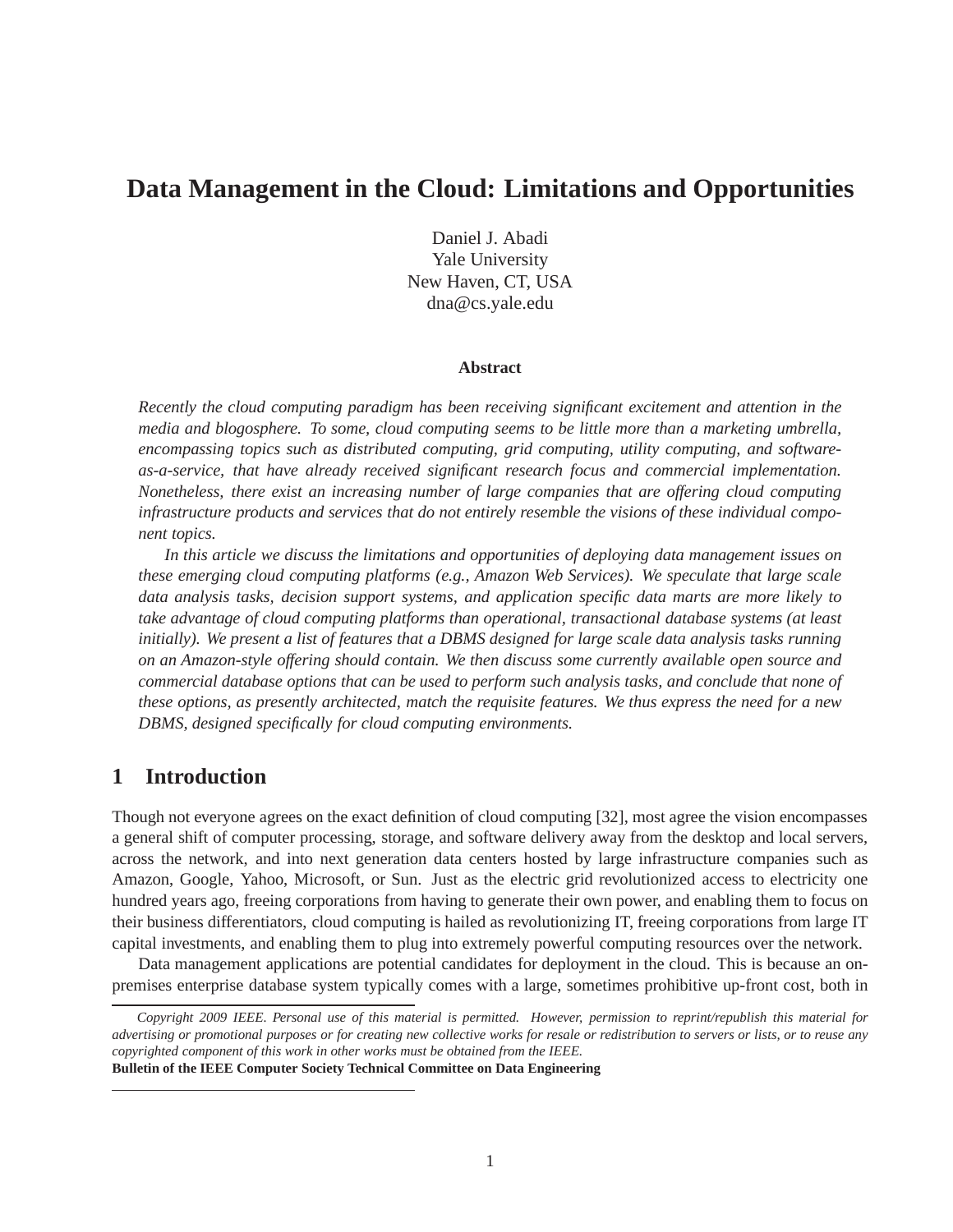hardware and in software. For many companies (especially for start-ups and medium-sized businesses), the payas-you-go cloud computing model, along with having someone else worrying about maintaining the hardware, is very attractive. In this way, cloud computing is reminiscent of the application service provider (ASP) and database-as-a-service (DaaS) paradigms. In practice, cloud computing platforms, like those offered by Amazon Web Services, AT&T's Synaptic Hosting, AppNexus, GoGrid, Rackspace Cloud Hosting, and to an extent, the HP/Yahoo/Intel Cloud Computing Testbed, and the IBM/Google cloud initiative, work differently than ASPs and DaaS. Instead of owning, installing, and maintaining the database software for you (often in a multi-tenancy architecture), cloud computing vendors typically maintain little more than the hardware, and give customers a set of virtual machines in which to install their own software. Resource availability is typically elastic, with a seemingly infinite amount compute power and storage available on demand, in a pay-only-for-what-you-use pricing model.

This article explores the advantages and disadvantages of deploying database systems in the cloud. We look at how the typical properties of commercially available cloud computing platforms affect the choice of data management applications to deploy in the cloud. Due to the ever-increasing need for more analysis over more data in today's corporate world, along with an architectural match in currently available deployment options, we conclude that read-mostly analytical data management applications are better suited for deployment in the cloud than transactional data management applications. We thus outline a research agenda for large scale data analysis in the cloud, showing why currently available systems are not ideally-suited for cloud deployment, and arguing that there is a need for a newly designed DBMS, architected specifically for cloud computing platforms.

## **2 Data Management in the Cloud**

Before discussing in Section 3 the features a database system must implement for it to run well in the cloud, in this section we attempt to narrow the scope of potential database applications to consider for cloud deployment. Our goal in this section is to decide which data management applications are best suited for deployment on top of cloud computing infrastructure. In order to do this, we first discuss three characteristics of a cloud computing environment that are most pertinent to the ensuing discussion.

## **2.1 Cloud Characteristics**

**Compute power is elastic, but only if workload is parallelizable.** One of the oft-cited advantages of cloud computing is its elasticity in the face of changing conditions. For example, during seasonal or unexpected spikes in demand for a product retailed by an e-commerce company, or during an exponential growth phase for a social networking Website, additional computational resources can be allocated on the fly to handle the increased demand in mere minutes (instead of the many days it can take to procure the space and capital equipment needed to expand the computational resources in-house). Similarly, in this environment, one only pays for what one needs, so increased resources can be obtained to handle spikes in load and then released once the spike has subsided. However, getting additional computational resources is not as simple as a magic upgrade to a bigger, more powerful machine on the fly (with commensurate increases in CPUs, memory, and local storage); rather, the additional resources are typically obtained by allocating additional server instances to a task. For example, Amazon's Elastic Compute Cloud (EC2) apportions computing resources in small, large, and extra large virtual private server instances, the largest of which contains no more than four cores. If an application is unable to take advantage of the additional server instances by offloading some of its required work to the new instances which run in parallel with the old instances, then having the additional server instances available will not be much help. In general, applications designed to run on top of a shared-nothing architecture (where a set of independent machines accomplish a task with minimal resource overlap) are well suited for such an environment. Some cloud computing products, such as Google's App Engine, provide not only a cloud computing infrastructure, but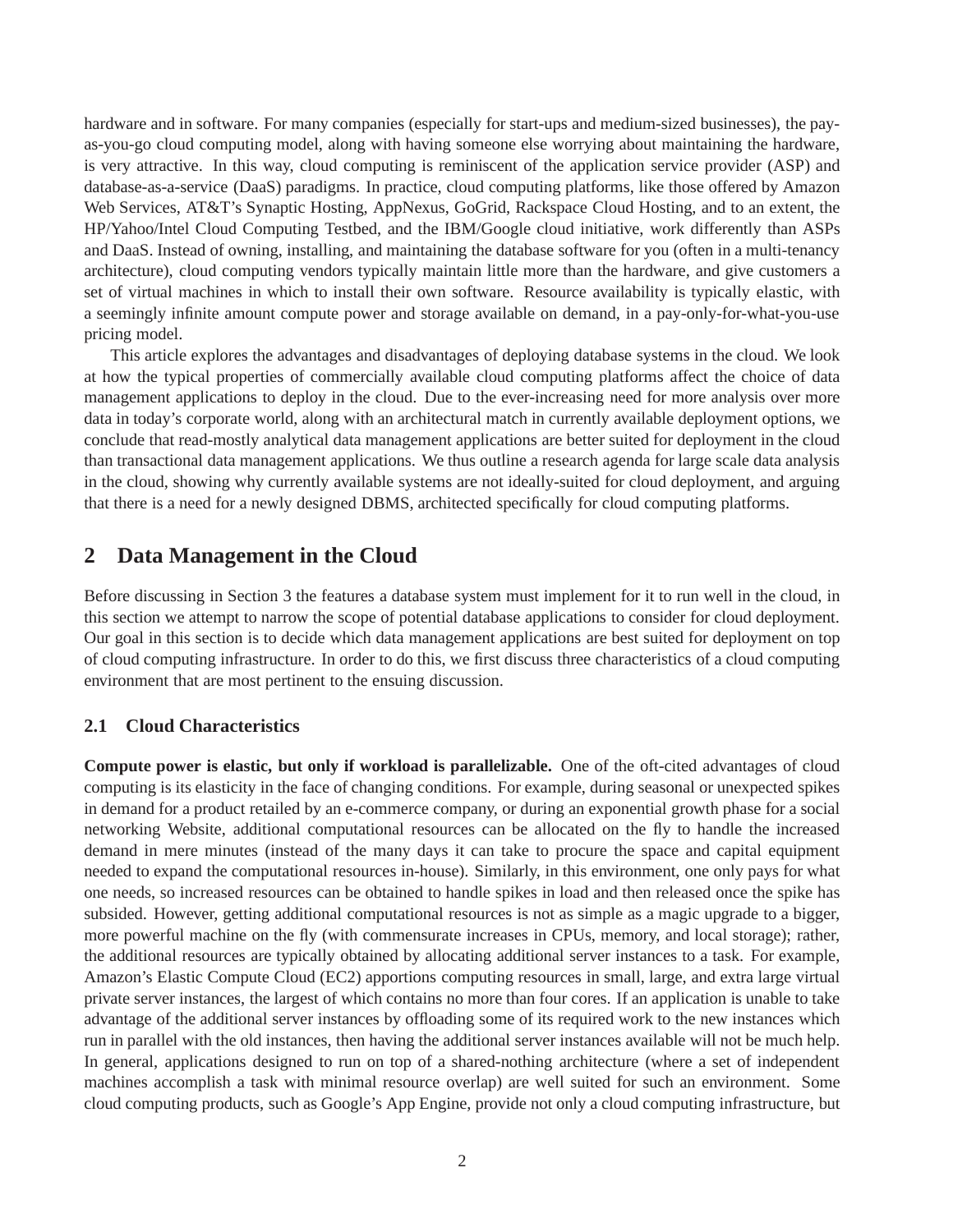also a complete software stack with a restricted API so that software developers are forced to write programs that can run in a shared-nothing environment and thus facilitate elastic scaling.

**Data is stored at an untrusted host.** Although it may not seem to make business sense for a cloud computing host company to violate the privacy of its customers and access data without permission, such a possibility nevertheless makes some potential customers nervous. In general, moving data off premises increases the number of potential security risks, and appropriate precautions must be made. Furthermore, although the name "cloud computing" gives the impression that the computing and storage resources are being delivered from a celestial location, the fact is, of course, that the data is physically located in a particular country and is subject to local rules and regulations. For example, in the United States, the US Patriot Act allows the government to demand access to the data stored on any computer; if the data is being hosted by a third party, the data is to be handed over without the knowledge or permission of the company or person using the hosting service [1]. Since most cloud computing vendors give the customer little control over where data is stored (e.g., Amazon S3 only allows a customer to choose between US and EU data storage options), the customer has little choice but to assume the worst and that unless the data is encrypted using a key not located at the host, the data may be accessed by a third party without the customer's knowledge.

**Data is replicated, often across large geographic distances** Data availability and durability is paramount for cloud storage providers, as data loss or unavailability can be damaging both to the bottom line (by failing to hit targets set in service level agreements [2]) and to business reputation (outages often make the news [3]). Data availability and durability are typically achieved through under-the-covers replication (i.e., data is automatically replicated without customer interference or requests). Large cloud computing providers with data centers spread throughout the world have the ability to provide high levels of fault tolerance by replicating data across large geographic distances. Amazon's S3 cloud storage service replicates data across "regions" and "availability zones" so that data and applications can persist even in the face of failures of an entire location. The customer should be careful to understand the details of the replication scheme however; for example, Amazon's EBS (elastic block store) will only replicate data within the same availability zone and is thus more prone to failures.

## **2.2 Data management applications in the cloud**

The above described cloud characteristics have clear consequences on the choice of what data management applications to move into the cloud. In this section we describe the suitability of moving the two largest components of the data management market into the cloud: transactional data management and analytical data management.

## **2.2.1 Transactional data management**

By "transactional data management", we refer to the bread-and-butter of the database industry, databases that back banking, airline reservation, online e-commerce, and supply chain management applications. These applications typically rely on the ACID guarantees that databases provide, and tend to be fairly write-intensive. We speculate that transactional data management applications are *not* likely to be deployed in the cloud, at least in the near future, for the following reasons:

**Transactional data management systems do not typically use a shared-nothing architecture.** The transactional database market is dominated by Oracle, IBM DB2, Microsoft SQL Server, and Sybase [29]. Of these four products, neither Microsoft SQL Server nor Sybase can be deployed using a shared-nothing architecture. IBM released a shared-nothing implementation of DB2 in the mid-1990s which is now available as a "Database Partitioning Feature" (DPF) add-on to their flagship product [4], but is designed to help scale analytical applications running on data warehouses, not transactional data management [5]. Oracle had no shared-nothing implementation until very recently (September 2008 with the release of the Oracle Database Machine that uses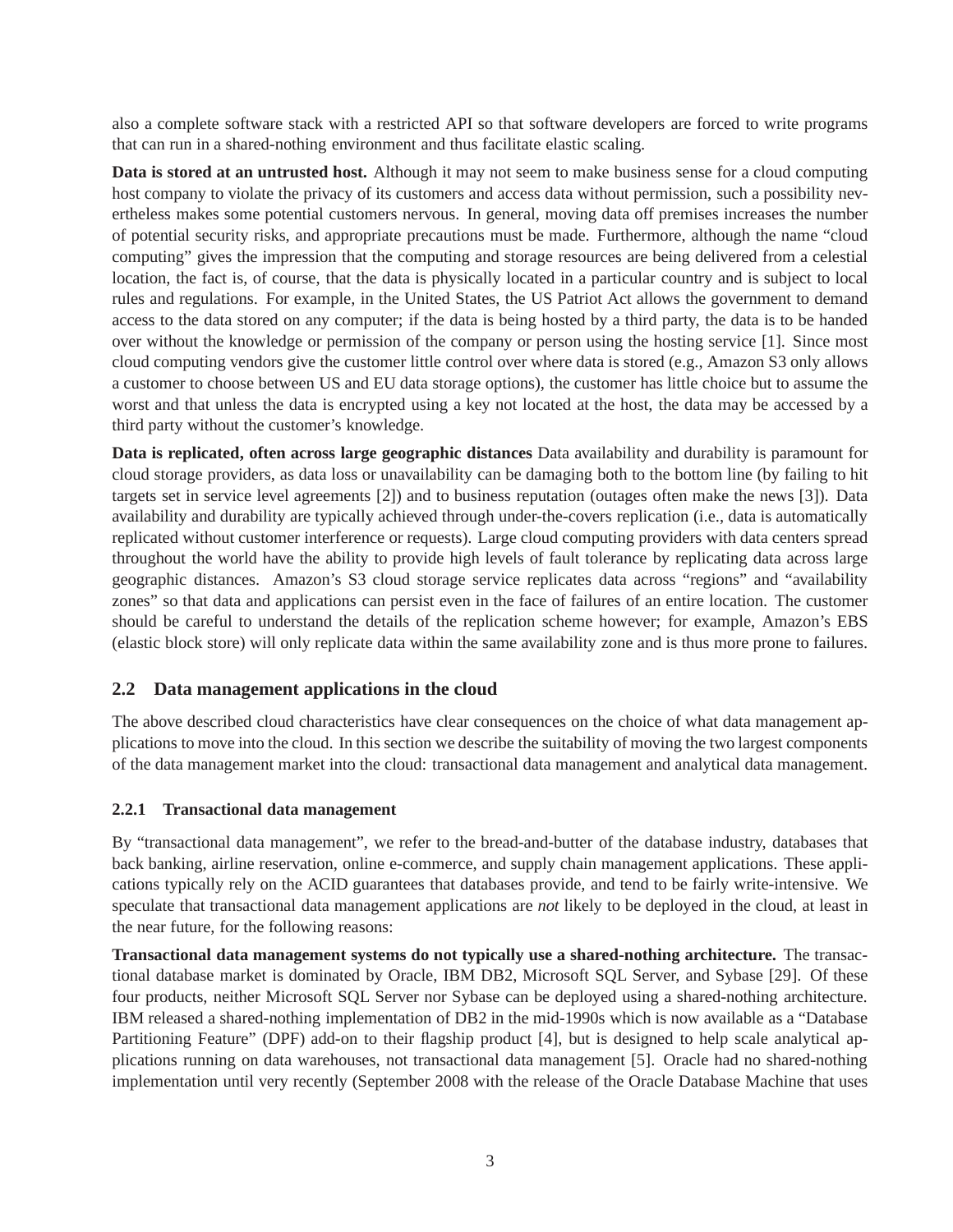a shared-nothing architecture at the storage layer), but again, this implementation is designed only to be used for data warehouses [6].

Implementing a transactional database system using a shared-nothing architecture is non-trivial, since data is partitioned across sites and, in general, transactions can not be restricted to accessing data from a single site. This results in complex distributed locking and commit protocols, and in data being shipped over the network leading to increased latency and potential network bandwidth bottlenecks. Furthermore the main benefit of a shared-nothing architecture is its scalability [24]; however this advantage is less relevant for transactional data processing for which the overwhelming majority of deployments are less than 1 TB in size [33].

**It is hard to maintain ACID guarantees in the face of data replication over large geographic distances.** The CAP theorem [19] shows that a shared-data system can only choose at most two out of three properties: consistency, availability, and tolerance to partitions. When data is replicated over a wide area, this essentially leaves just consistency and availability for a system to choose between. Thus, the 'C' (consistency) part of ACID is typically compromised to yield reasonable system availability.

In order to get a sense of the inherent issues in building a replicated database over a wide area network, it is interesting to note the design approaches of some recent systems. Amazon's SimpleDB [11] and Yahoo's PNUTS [15] both implement shared-nothing databases over a wide-area network, but overcome the difficulties of distributed replication by relaxing the ACID guarantees of the system. In particular, they weaken the consistency model by implementing various forms of eventual/timeline consistency so that all replicas do not have to agree on the current value of a stored value (avoiding distributed commit protocols). Similarly, the research done by Brantner et. al. found that they needed to relax consistency and isolation guarantees in the database they built on top of Amazon's S3 storage layer [12]. Google's Bigtable [14] implements a replicated shared-nothing database, but does not offer a complete relational API and weakens the 'A' (atomicity) guarantee from ACID. In particular, it is a simple read/write store; general purpose transactions are not implemented (the only atomic actions are read-modify-write sequences on data stored under a single row key). SimpleDB and Microsoft SQL Server Data Services work similarly. The H-Store project [33] aims to build wide-area shared-nothing transactional database that adheres to strict ACID guarantees by using careful database design to minimize the number of transactions that access data from multiple partitions; however, the project remains in the vision stage, and the feasibility of the approach on a real-world dataset and query workload has yet to be demonstrated.

**There are enormous risks in storing transactional data on an untrusted host.** Transactional databases typically contain the complete set of operational data needed to power mission-critical business processes. This data includes detail at the lowest granularity, and often includes sensitive information such as customer data or credit card numbers. Any increase in potential security breaches or privacy violations is typically unacceptable.

We thus conclude that transactional data management applications are not well suited for cloud deployment. Despite this, there are a couple of companies that will sell you a transactional database that can run in Amazon's cloud: EnterpriseDB's Postgres Plus Advanced Server and Oracle. However, there has yet to be any published case studies of customers successfully implementing a mission critical transactional database using these cloud products and, at least in Oracle's case, the cloud version seems to be mainly intended for database backup [27].

#### **2.2.2 Analytical data management**

By "analytical data management", we refer to applications that query a data store for use in business planning, problem solving, and decision support. Historical data along with data from multiple operational databases are all typically involved in the analysis. Consequently, the scale of analytical data management systems is generally larger than transactional systems (whereas 1TB is large for transactional systems, analytical systems are increasingly crossing the petabyte barrier [25, 7]). Furthermore, analytical systems tend to be read-mostly (or read-only), with occasional batch inserts. Analytical data management consists of \$3.98 billion [35] of the \$14.6 billion database market [29] (27%) and is growing at a rate of 10.3% annually [35]. We speculate that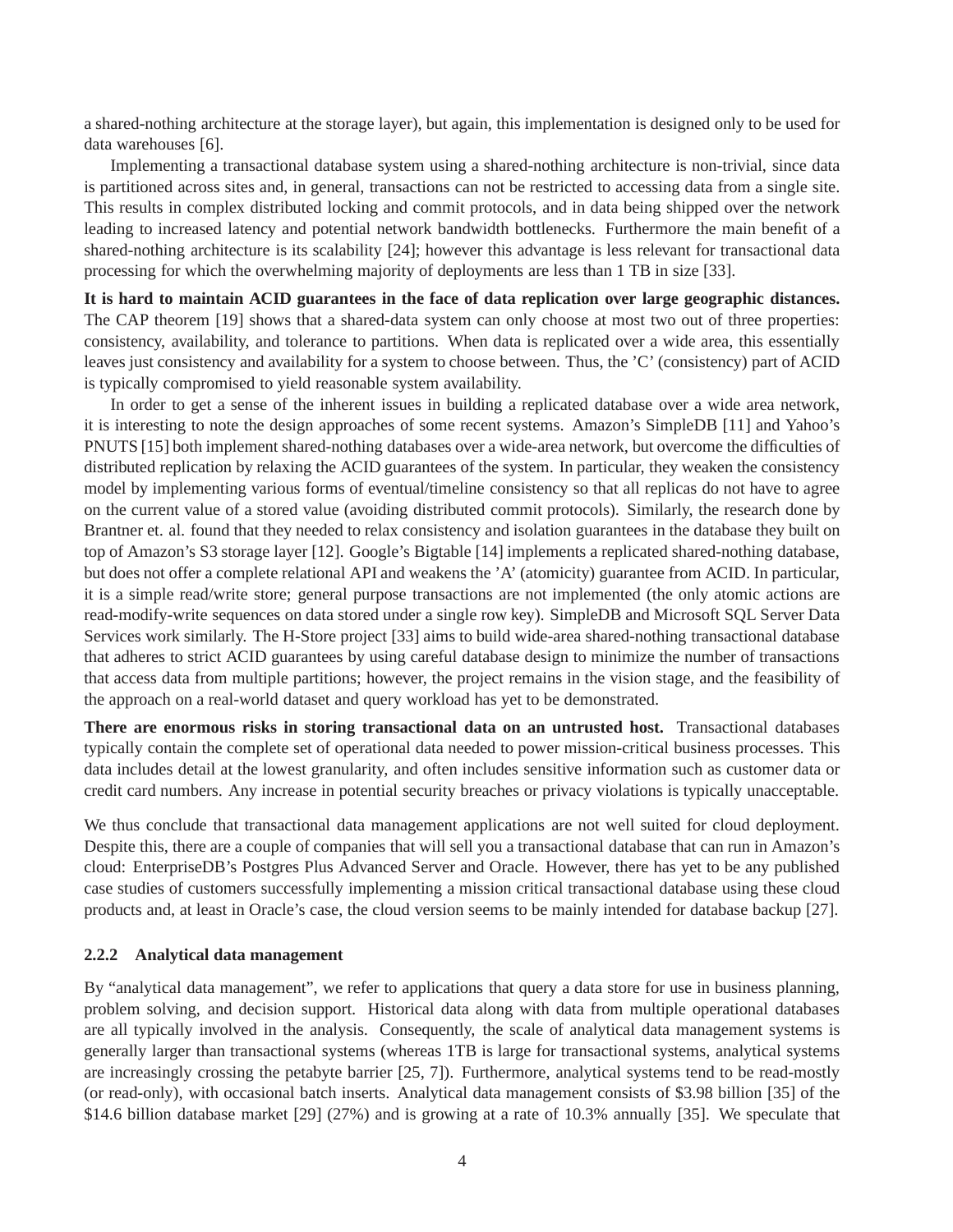analytical data management systems are well-suited to run in a cloud environment, and will be among the first data management applications to be deployed in the cloud, for the following reasons:

**Shared-nothing architecture is a good match for analytical data management.** Teradata, Netezza, Greenplum, DATAllegro (recently acquired by Microsoft), Vertica, and Aster Data all use a shared-nothing architecture (at least in the storage layer) in their analytical DBMS products, with IBM DB2 and recently Oracle also adding shared-nothing analytical products. The ever increasing amount of data involved in data analysis workloads is the primary driver behind the choice of a shared-nothing architecture, as the architecture is widely believed to scale the best [24]. Furthermore, data analysis workloads tend to consist of many large scan scans, multidimensional aggregations, and star schema joins, all of which are fairly easy to parallelize across nodes in a shared-nothing network. Finally, the infrequent writes in the workload eliminates the need for complex distributed locking and commit protocols.

**ACID guarantees are typically not needed.** The infrequent writes in analytical database workloads, along with the fact that it is usually sufficient to perform the analysis on a recent snapshot of the data (rather than on up-to-the-second most recent data) makes the 'A', 'C', and 'I' (atomicity, consistency, and isolation) of ACID easy to obtain. Hence the consistency tradeoffs that need to be made as a result of the distributed replication of data in transactional databases are not problematic for analytical databases.

**Particularly sensitive data can often be left out of the analysis.** In many cases, it is possible to identify the data that would be most damaging should it be accessed by a third party, and either leave it out of the analytical data store, include it only after applying an anonymization function, or include it only after encrypting it. Furthermore, less granular versions of the data can be analyzed instead of the lowest level, most detailed data.

We conclude that the characteristics of the data and workloads of typical analytical data management applications are well-suited for cloud deployment. The elastic compute and storage resource availability of the cloud is easily leveraged by a shared-nothing architecture, while the security risks can be somewhat alleviated. In particular, we expect the cloud to be a preferred deployment option for data warehouses for medium-sized businesses (especially those that do not currently have data warehouses due to the large up-front capital expenditures needed to get a data warehouse project off the ground), for sudden or short-term business intelligence projects that arise due to rapidly changing business conditions (e.g., a retail store analyzing purchasing patterns in the aftermath of a hurricane), and for customer-facing data marts that contain a window of data warehouse data intended to be viewed by the public (for which data security is not an issue).

## **3 Data Analysis in the Cloud**

Now that we have settled on analytic database systems as a likely segment of the DBMS market to move into the cloud, we explore various currently available software solutions to perform the data analysis. We focus on two classes of software solutions: MapReduce-like software, and commercially available shared-nothing parallel databases. Before looking at these classes of solutions in detail, we first list some desired properties and features that these solutions should ideally have.

## **3.1 Cloud DBMS Wish List**

**Efficiency.** Given that cloud computing pricing is structured in a way so that you pay for only what you use, the price increases linearly with the requisite storage, network bandwidth, and compute power. Hence, if data analysis software product A requires an order of magnitude more compute units than data analysis software product B to perform the same task, then product A will cost (approximately) an order of magnitude more than B. Efficient software has a direct effect on the bottom line.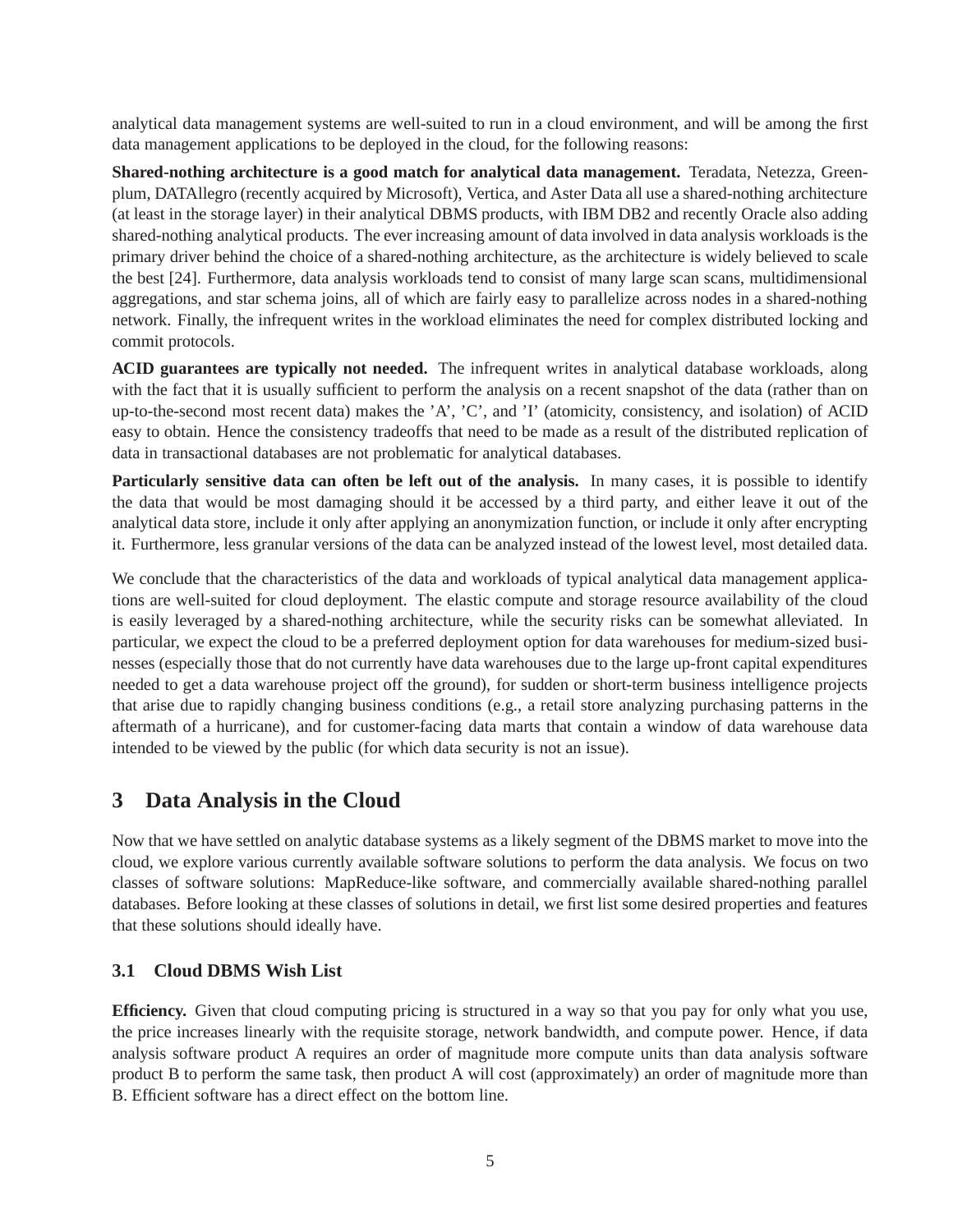**Fault Tolerance.** Fault tolerance in the context of analytical data workloads is measured differently than fault tolerance in the context of transactional workloads. For transactional workloads, a fault tolerant DBMS can recover from a failure without losing any data or updates from recently committed transactions, and in the context of distributed databases, can successfully commit transactions and make progress on a workload even in the face of worker node failure. For read-only queries in analytical workloads, there are no write transactions to commit, nor updates to lose upon node failure. Hence, a fault tolerant analytical DBMS is simply one that does not have to restart a query if one of the nodes involved in query processing fails. Given the large of amount of data that needs to be accessed for deep analytical queries, combined with the relatively weak compute capacity of a typical cloud compute server instance (e.g., a default compute unit on Amazon's EC2 service is the equivalent of a 1.0-1.2 GHz 2007 Opteron or 2007 Xeon processor), complex queries can involve hundreds (even thousands) of server instances and can take hours to complete. Furthermore, clouds are typically built on top of cheap, commodity hardware, for which failure is not uncommon. Consequently, the probability of a failure occurring during a long-running data analysis task is relatively high; Google, for example, reports an average of 1.2 failures per analysis job [16]. If a query must restart each time a node fails, then long, complex queries are difficult to complete.

**Ability to run in a heterogeneous environment.** The performance of cloud compute nodes is often not consistent, with some nodes attaining orders of magnitude worse performance than other nodes. There are a variety of reasons why this could occur, ranging from hardware failure causing degraded performance on a node [31], to an instance being unable to access the second core on a dual-core machine [8], to contention for non-virtualized resources. If the amount of work needed to execute a query is equally divided amongst the cloud compute nodes, then there is a danger that the time to complete the query will be approximately equal to time for the slowest compute node to complete its assigned task. A node observing degraded performance would thus have a disproportionate affect on total query latency. A system designed to run in a heterogeneous environment would take appropriate measures to prevent this from occurring.

**Ability to operate on encrypted data.** As mentioned in Section 2.2.2, sensitive data may be encrypted before being uploaded to the cloud. In order to prevent unauthorized access to the sensitive data, any application running in the cloud should not have the ability to directly decrypt the data before accessing it. However, shipping entire tables or columns out of the cloud for decryption is bandwidth intensive. Hence, the ability of the data analysis system to operate directly on encrypted data (such as in [10, 20, 18, 23, 28]) so that a smaller amount of data needs to ultimately be shipped elsewhere to be decrypted could significantly improve performance.

**Ability to interface with business intelligence products.** There are a variety of customer-facing business intelligence tools that work with database software and aid in the visualization, query generation, result dashboarding, and advanced data analysis. These tools are an important part of the analytical data management picture since business analysts are often not technically advanced and do not feel comfortable interfacing with the database software directly. These tools typically interface with the database using ODBC or JDBC, so database software that want to work these products must accept SQL queries over these connections.

Using these desired properties of our cloud data analysis software, we now examine how close two currently available solutions come to attaining these properties: MapReduce-like software, and commercially available shared-nothing parallel databases.

## **3.2 MapReduce-like software**

MapReduce [16] and related software such as the open source Hadoop [21], useful extensions [30], and Microsoft's Dryad/SCOPE stack [13] are all designed to automate the parallelization of large scale data analysis workloads. Although DeWitt and Stonebraker took a lot of criticism for comparing MapReduce to database systems in their recent controversial blog posting [17] (many believe that such a comparison is apples-to-oranges),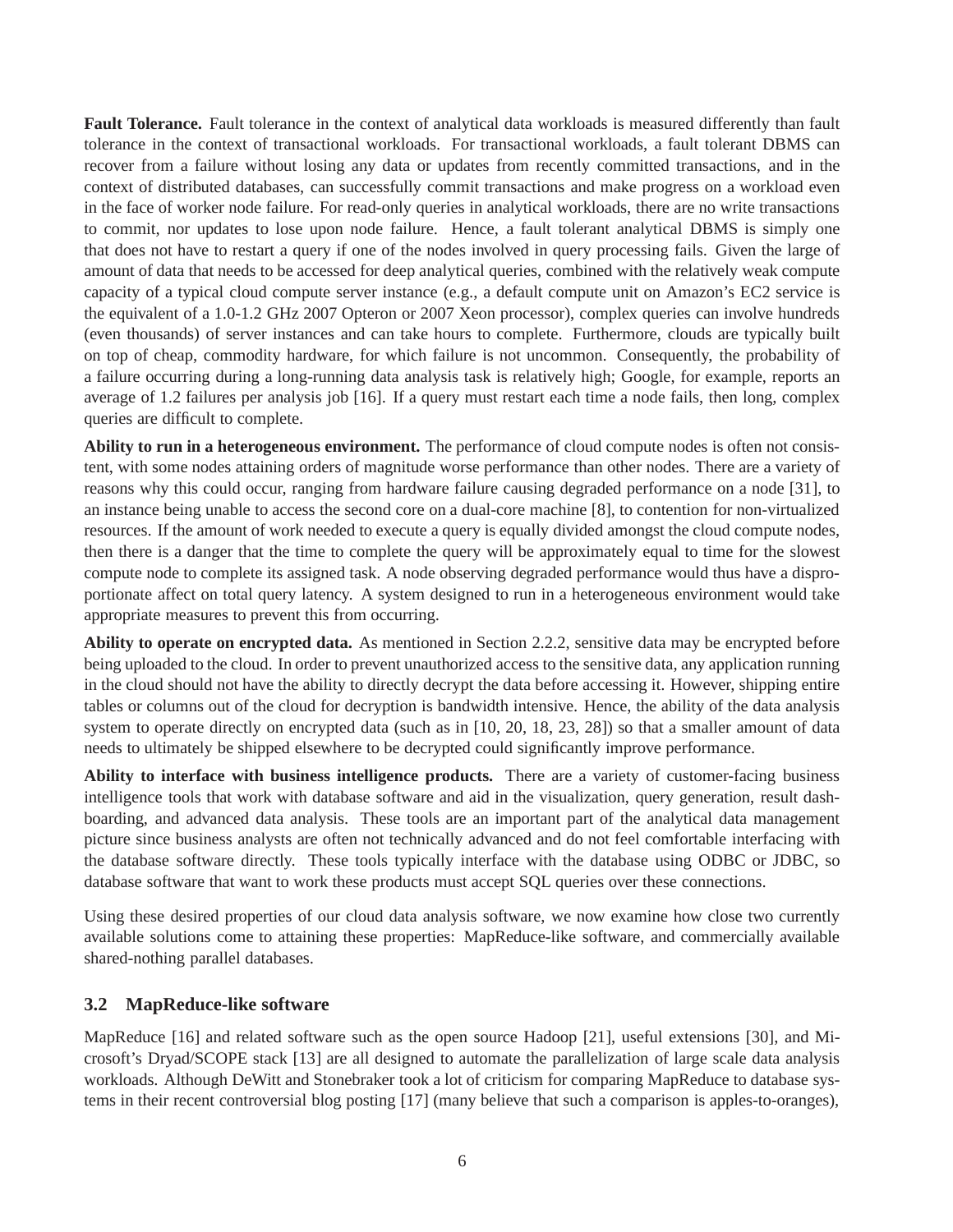a comparison is warranted since MapReduce (and its derivatives) is in fact a useful tool for performing data analysis in the cloud [9]. The MapReduce programming model and framework implementation satisfies many of the previously stated desired properties:

**Fault Tolerance.** MapReduce is designed with fault tolerance as a high priority. A data analysis job is divided into many small tasks and upon a failure, tasks assigned to a failed machine are transparently reassigned to another machine. Care is taken to make sure that partially executed tasks are not doubly accounted for in the final query result. In a set of experiments in the original MapReduce paper, it was shown that explicitly killing 200 out of 1746 worker processes involved in a MapReduce job resulted in only a 5% degradation in query performance [16].

**Ability to run in a heterogeneous environment.** MapReduce is also carefully designed to run in a heterogeneous environment. Towards the end of a MapReduce job, tasks that are still in progress get redundantly executed on other machines, and a task is marked as completed as soon as either the primary or the backup execution has completed. This limits the effect that "straggler" machines can have on total query time, as backup executions of the tasks assigned to these machines will complete first. In a set of experiments in the original MapReduce paper, it was shown that backup task execution improves query performance by 44% by alleviating the adverse affect caused by slower machines.

**Ability to operate on encrypted data.** Neither MapReduce, nor its derivatives, come with a native ability to operate on encrypted data. Such an ability would have to be provided using user-defined code.

**Ability to interface with business intelligence products.** Since MapReduce is not intended to be a database system, it is not SQL compliant and thus it does not easily interface with existing business intelligence products.

**Efficiency.** The efficiency and raw performance of MapReduce is a matter of debate. A close inspection of the experimental results presented in the MapReduce paper [16] would seem to indicate that there is room for performance improvement. Figure 2 of the paper shows the performance of a simple grep query where a rare string is searched for inside a 1TB dataset. In this query, 1TB of data is read off of the 3600 disks in the cluster (in parallel) and a very simple pattern search is performed. Disk should clearly be the bottleneck resource since the string is rare, so query results do not need to be shipped over the network, and the query is computationally trivial. Despite these observations, the entire grep query takes 150 seconds to complete. If one divides the 1TB of data by the 3600 disks and 150 seconds to run the query, the average throughput with which data is being read is less than 2 MB/s/disk. At peak performance, MapReduce was reading data at 32GB/s which is less than 10MB/s/disk. Given the long start-up time to get to peak performance, and the fact that peak performance is four to six times slower than how fast disks in the cluster could actually be read, there indeed is room for improvement. Other benchmarks [36] (albeit not performed up to the standards of publishable academic rigor) have also shown MapReduce to be about an order of magnitude slower than alternative systems.

Much of the performance issues of MapReduce and its derivative systems can be attributed to the fact that they were not initially designed to be used as complete, end-to-end data analysis systems over structured data. Their target use cases include scanning through a large set of documents produced from a web crawler and producing a web index over them [16]. In these applications, the input data is often unstructured and a brute force scan strategy over all of the data is usually optimal. MapReduce then helps automate the parallelization of the data scanning and application of user defined functions as the data is being scanned.

For more traditional data analysis workloads of the type discussed in Section 2.2.2 that work with data produced from business operational data stores, the data is far more structured. Furthermore, the queries tend to access only a subset of this data (e.g., breakdown the profits of stores *located in the Northeast*). Using data structures that help accelerate access to needed entities (such as indexes) and dimensions (such as columnstores), and data structures that precalculate common requests (such as materialized views) often outperform a brute-force scan execution strategy.

Many argue that the lack of these "helper" data structures in MapReduce is a feature, not a limitation. These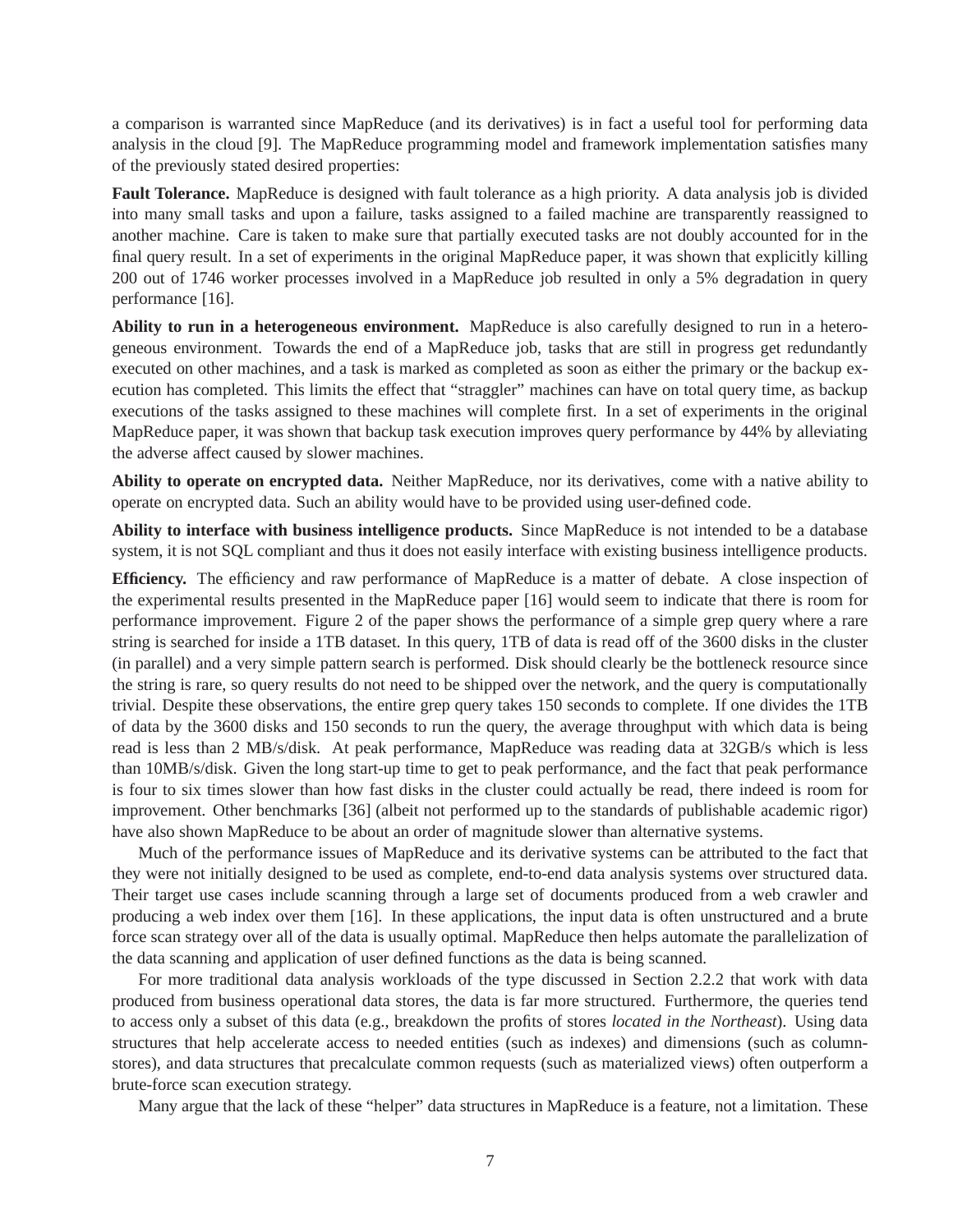additional structures generally require the data to be loaded into to data analysis system before it can be used. This means that someone needs to spend time thinking about what schema to use for the data, define the schema and load the data into it, and decide what helper data structures to create (of course self-managing/self-tuning systems can somewhat alleviate this burden). In contrast, MapReduce can immediately read data off of the file system and answer queries on-the-fly without any kind of loading stage.

Nonetheless, at the complexity cost of adding a loading stage, indexes, columns, and materialized views unquestionably can improve performance of many types of queries. If these data structures are utilized to improve the performance of multiple queries, then the one-time cost of their creation is easily outweighed by the benefit each time they are used.

The absence of a loading phase into MapReduce has additional performance implications beyond precluding the use of helper data structures. During data load, data can be compressed on disk. This can improve performance, even for brute-force scans, by reducing the I/O time for subsequent data accesses. Furthermore, since data is not loaded in advance, MapReduce needs to perform data parsing at runtime (using user-defined code) each time the data is accessed, instead of parsing the data just once at load time.

The bottom line is that the performance of MapReduce is dependent on the applications that it is used for. For complex analysis of unstructured data (which MapReduce was initially designed for) where brute-force scans is the right execution strategy, MapReduce is likely a good fit. But for the multi-billion dollar business-oriented data analysis market, MapReduce can be wildly inefficient.

### **3.3 Shared-Nothing Parallel Databases**

A more obvious fit for data analysis in the cloud are the commercially available shared-nothing parallel databases, such as Teradata, Netezza, IBM DB2, Greenplum, DATAllegro, Vertica, and Aster Data, that already hold a reasonable market share for on-premises large scale data analysis [35]. DB2, Greenplum, Vertica, and Aster Data are perhaps the most natural fit since they sell software-only products that could theoretically run in the data centers hosted by cloud computing providers. Vertica already markets a version of its product designed to run in Amazon's cloud [34].

Parallel databases implement a largely complimentary set of properties from our wish list relative to MapReducelike software:

**Ability to interface with business intelligence products.** Given that the business intelligence products are designed to work on top of databases, this property essentially comes for free. More mature databases, such as DB2, tend to have carefully optimized and certified interfaces with a multitude of BI products.

**Efficiency** At the cost of the additional complexity in the loading phase discussed in Section 3.2, parallel databases implement indexes, materialized views, and compression to improve query performance.

**Fault Tolerance.** Most parallel database systems restart a query upon a failure. This is because they are generally designed for environments where queries take no more than a few hours and run on no more than a few hundred machines. Failures are relatively rare in such an environment, so an occasional query restart is not problematic. In contrast, in a cloud computing environment, where machines tend to be cheaper, less reliable, less powerful, and more numerous, failures are more common. Not all parallel databases, however, restart a query upon a failure; Aster Data reportedly has a demo showing a query continuing to make progress as worker nodes involved in the query are killed [26].

**Ability to run in a heterogeneous environment.** Parallel databases are generally designed to run on homogeneous equipment and are susceptible to significantly degraded performance if a small subset of nodes in the parallel cluster are performing particularly poorly.

**Ability to operate on encrypted data.** Commercially available parallel databases have not caught up to (and do not implement) the recent research results on operating directly on encrypted data. In some cases simple op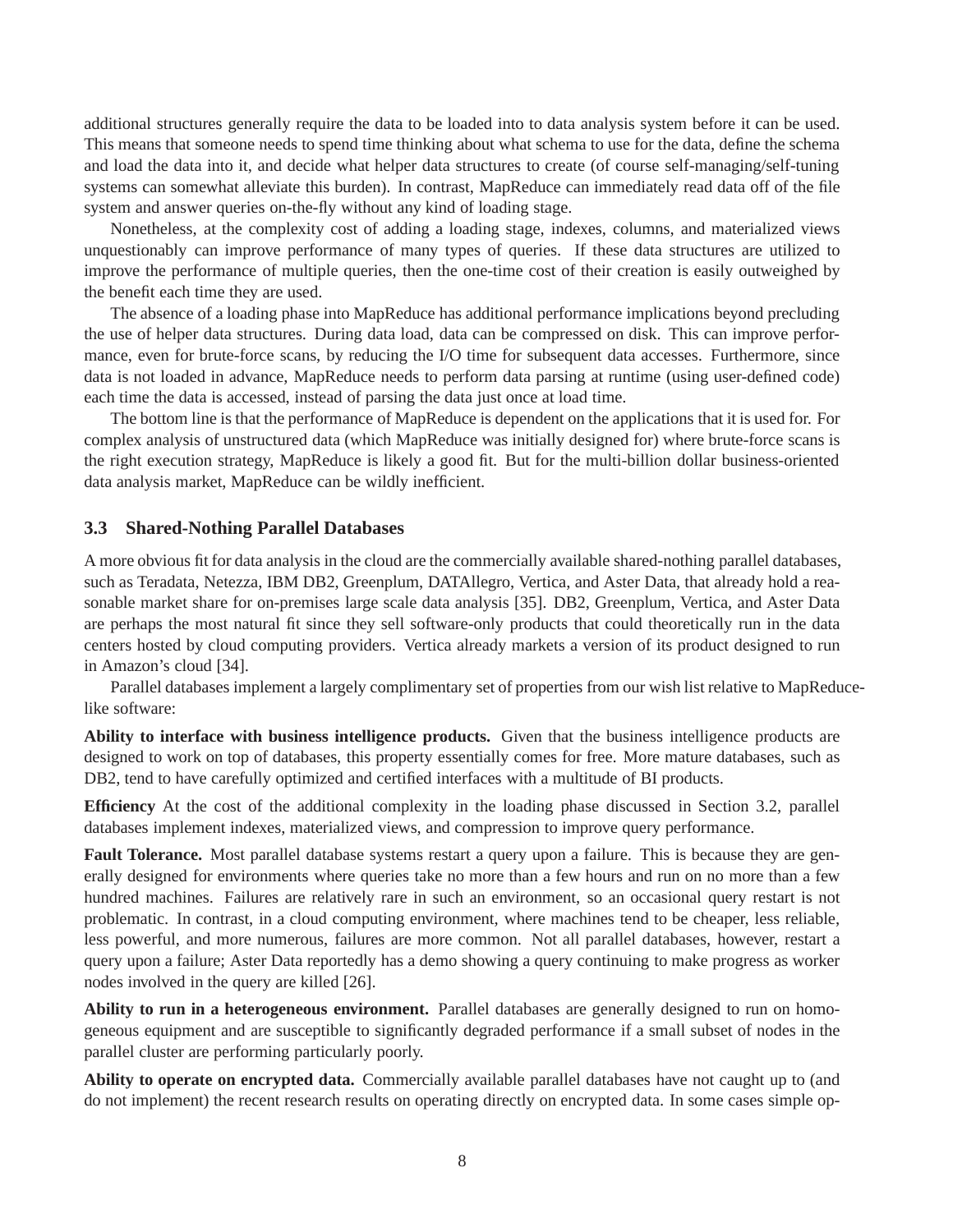erations (such as moving or copying encrypted data) are supported, but advanced operations, such as performing aggregations on encrypted data, is not directly supported. It should be noted, however, that it is possible to hand-code encryption support using user defined functions.

### **3.4 A Call For A Hybrid Solution**

It is now clear that neither MapReduce-like software, nor parallel databases are ideal solutions for data analysis in the cloud. While neither option satisfactorily meets all five of our desired properties, each property (except the primitive ability to operate on encrypted data) is met by at least one of the two options. Hence, a hybrid solution that combines the fault tolerance, heterogeneous cluster, and ease of use out-of-the-box capabilities of MapReduce with the efficiency, performance, and tool plugability of shared-nothing parallel database systems could have a significant impact on the cloud database market.

There has been some recent work on bringing together ideas from MapReduce and database systems, however, this work focuses mainly on language and interface issues. The Pig project at Yahoo [30] and the SCOPE project at Microsoft [13] aim to integrate declarative query constructs from the database community into MapReduce-like software to allow greater data independence, code reusability, and automatic query optimization. Greenplum and Aster Data have added the ability to write MapReduce functions (instead of, or in addition to, SQL) over data stored in their parallel database products [22]. Although these four projects are without question an important step in the direction of a hybrid solution, there remains a need for a hybrid solution at the systems level in addition to at the language level.

One interesting research question that would stem from such a hybrid integration project would be how to combine the ease-of-use out-of-the-box advantages of MapReduce-like software with the efficiency and sharedwork advantages that come with loading data and creating performance enhancing data structures. Incremental algorithms are called for, where data can initially be read directly off of the file system out-of-the-box, but each time data is accessed, progress is made towards the many activities surrounding a DBMS load (compression, index and materialized view creation, etc.).

Another interesting research question is how to balance the tradeoffs between fault tolerance and performance. Maximizing fault tolerance typically means carefully checkpointing intermediate results, but this usually comes at a performance cost (e.g., the rate which data can be read off disk in the sort benchmark from the original MapReduce paper is half of full capacity since the same disks are being used to write out intermediate Map output). A system that can adjust its levels of fault tolerance on the fly given an observed failure rate could be one way to handle the tradeoff.

The bottom line is that there is both interesting research and engineering work to be done in creating a hybrid MapReduce/parallel database system.

## **4 Acknowledgments**

We thank Andy Pavlo and Samuel Madden for their feedback on this article. The author is funded by the NSF under grants IIS-0845643 and IIS-0844480.

## **References**

- [1] http://news.bbc.co.uk/1/hi/technology/7421099.stm.
- [2] http://aws.amazon.com/s3-sla/.
- [3] http://wiki.cloudcommunity.org/wiki/CloudComputing:Incidents\_Database.
- [4] http://en.wikipedia.org/wiki/IBM\_DB2.
- [5] http://www.ibm.com/developerworks/db2/library/techarticle/dm-0608mcinerney/ index.html.